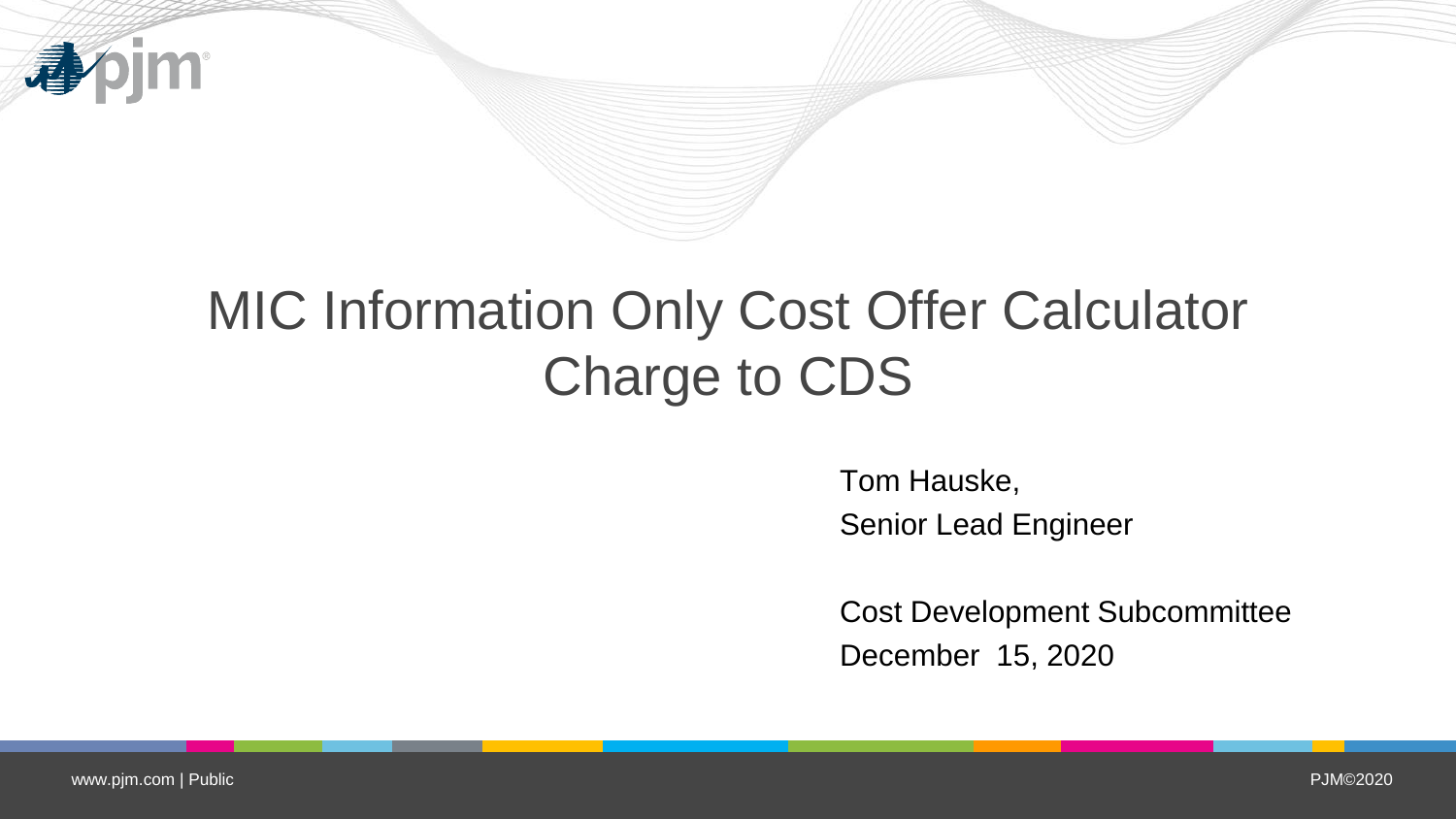### Origin of the Issue - Special Session on Fuel Cost Policies

- Based on a few years of experience with the Fuel Cost Policy (FCP) process, there are opportunities for potential improvements to the rules and processes governing Fuel Cost Policies.
- Issue charge divided work into two phases:
	- Phase I : Explore potential enhancements to Fuel Cost Policy rules (KWA #3)
		- PJM ICC proposal was approved at the February MRC
		- Revised OA language was filed with FERC on May 4, 2020 and approved on July 28, 2020 with an effective date of September 1, 2020
	- Phase II: Explore potential alternatives to PJM's current Fuel Cost Policy rules and cost-based offer rules. Initial review suggests that the mitigated offer or cost-based offer formation paradigms of neighboring ISOs/RTOs should be reviewed as candidates for adoption in PJM (KWA #4)

www.physician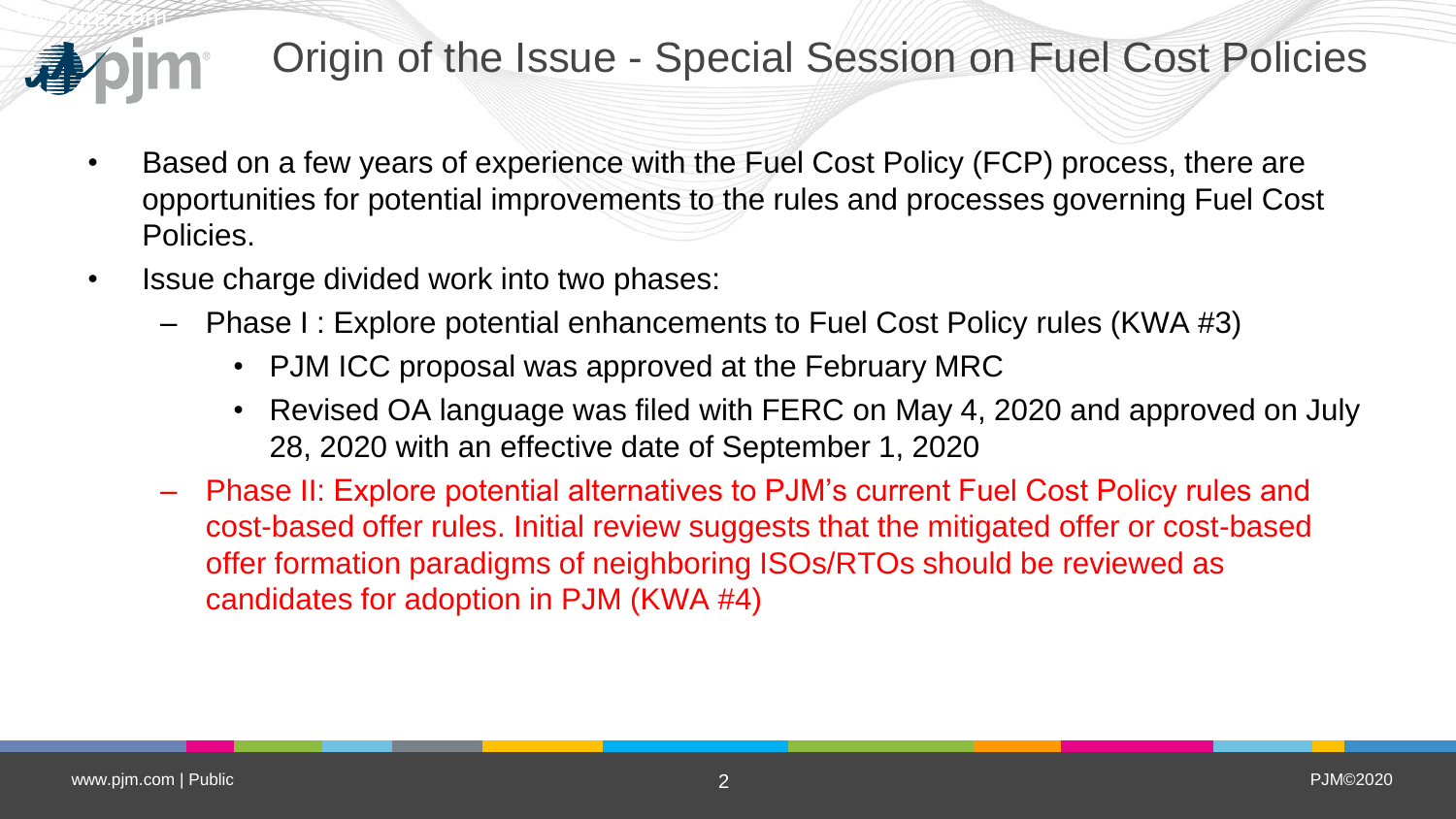

Market Seller Concerns

- Reduce compliance risk for Market Sellers in submitting costbased offers
- Ensure that only competitive offers consistent with the FCP are used to clear the markets when mitigation is applied
- Reduce the likelihood and extent of penalties for submitting noncompetitive cost-based offers
- Keep rule and process changes to a minimum for ease of implementation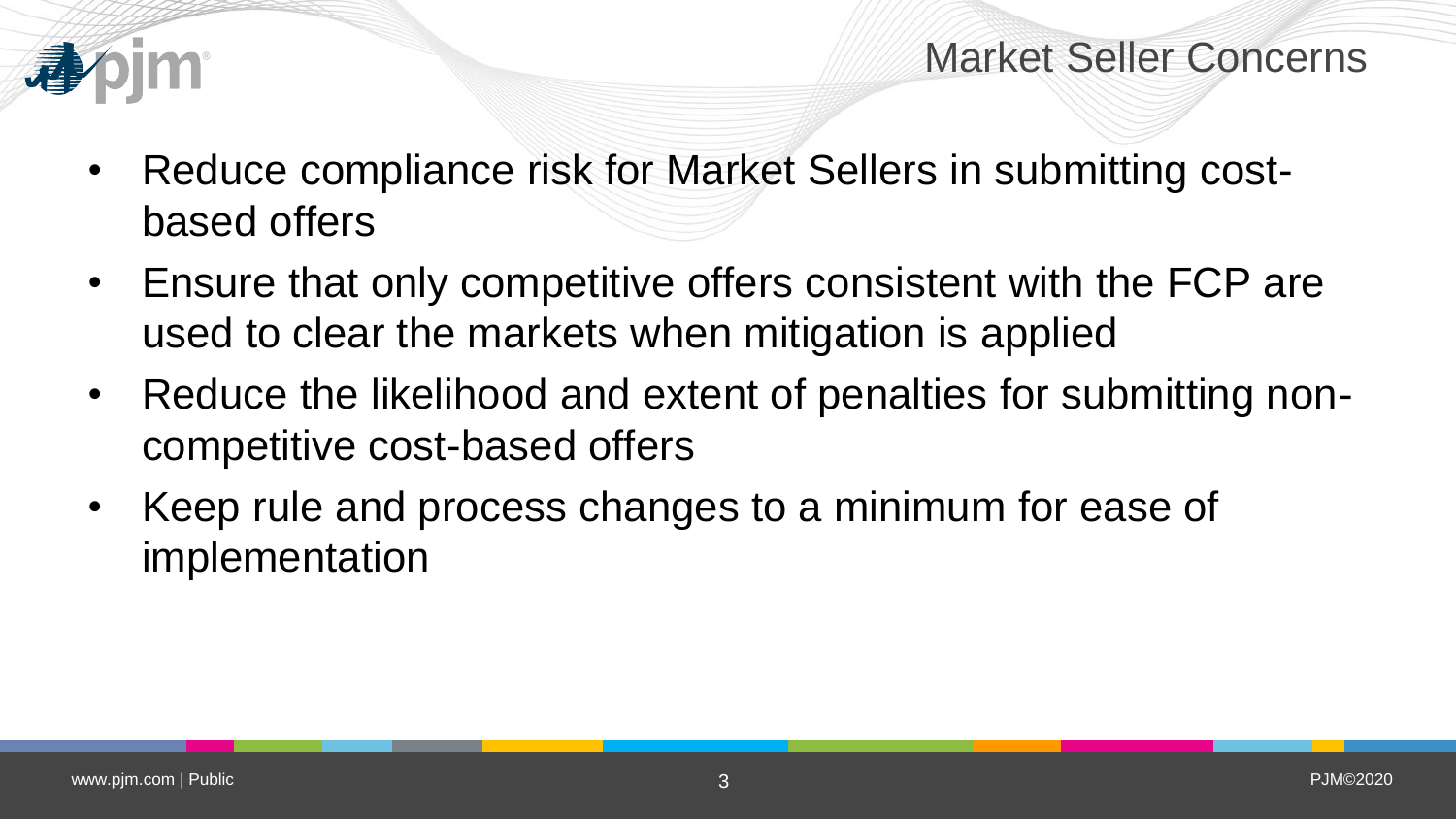

- On November 5, 2020 the MIC approved the development of an Information Only Cost Offer Calculator for Markets Gateway (PSEG Proposal) as part of KWA#4 for the Special Session on Fuel Cost Policies
- Development would proceed in two phases
	- Phase 1 was the development of EXCEL spreadsheets that could be used by Market sellers to check cost-based offers prior to submittal
	- Phase 2 was the implementation of the Information Only Cost Offer Calculator into Markets Gateway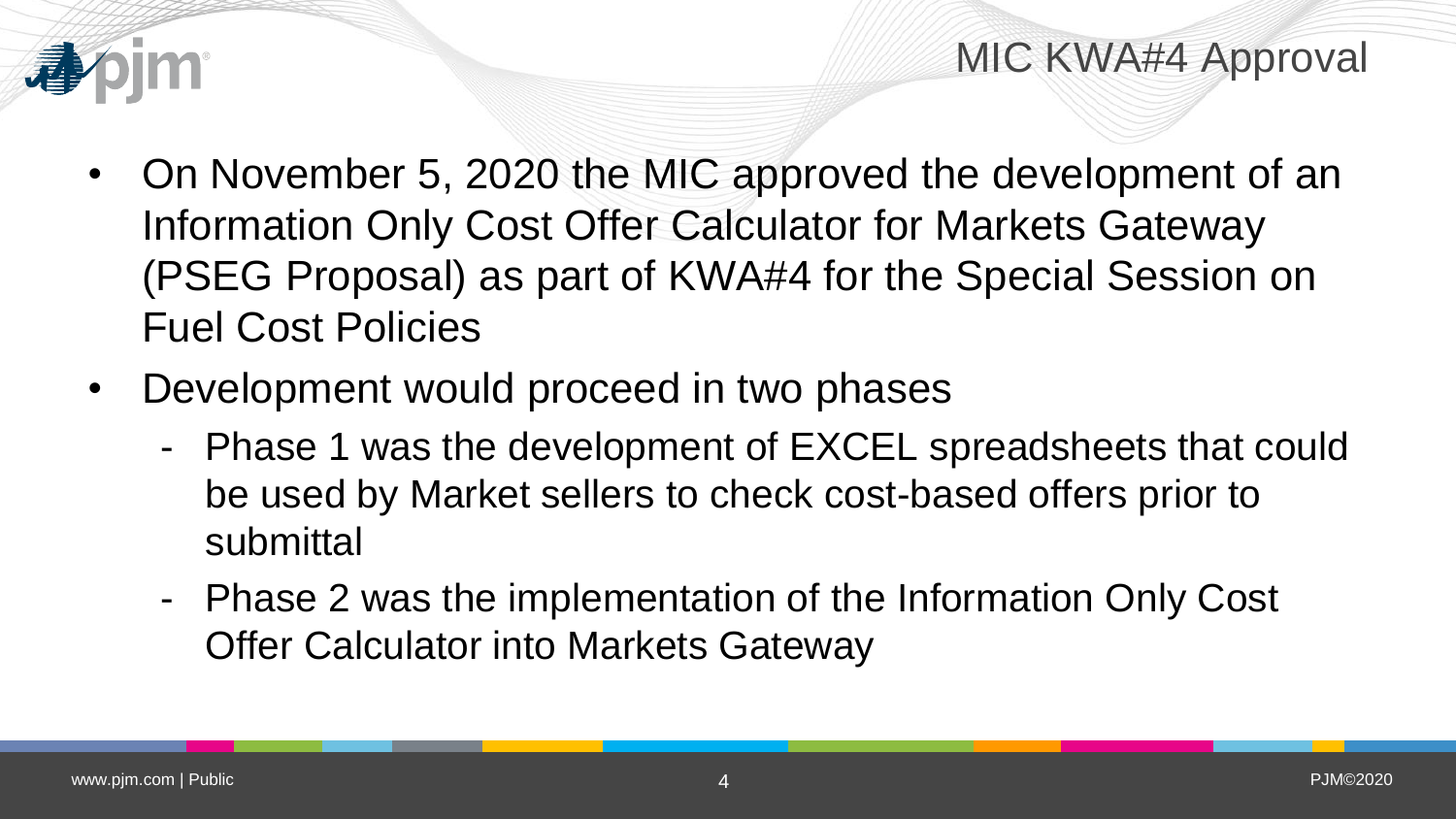

#### PSEG Proposal Details

- Information Only Cost-Based Calculator
	- Use of this calculator is optional
	- Can be used as a comparison with Market Seller calculated offer
	- Creates more transparency with respect to input variables
	- Initial version of calculator will be in Excel/SharePoint platform
	- Final version of the calculator will be in Markets Gateway
		- PJM will provide non-binding three part Cost-Based Offer (Start up, no load and incremental energy offer) by midnight prior to the market day
		- Market Sellers will also have the option to overwrite the fuel cost or any other input variable in the cost offer calculation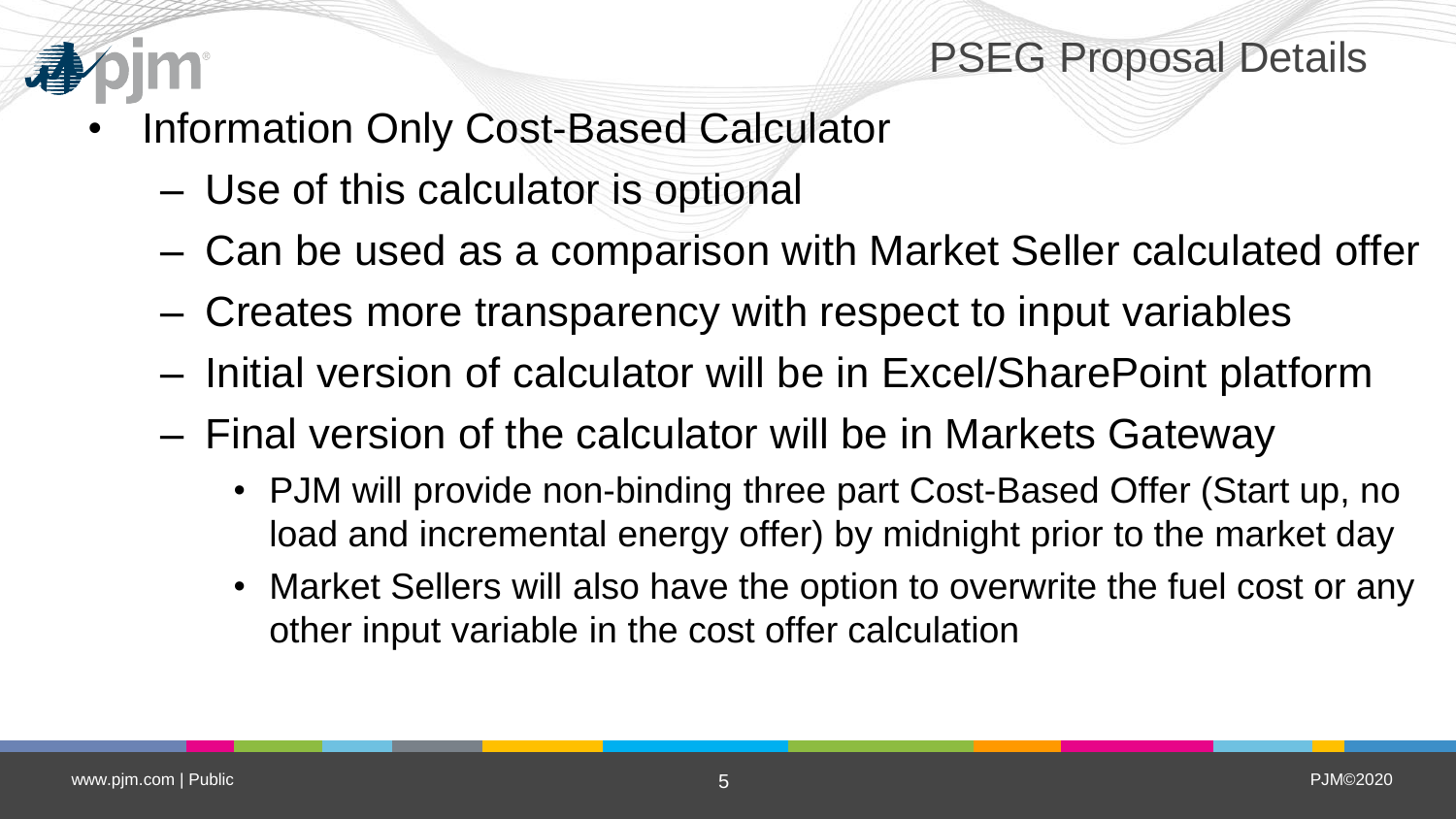#### Cost Offer Calculator



- $\checkmark$  Fuel price is based on a published index (i.e. Platts Gas Daily)
- Approved Maintenance & Operating Cost Adders provided by PJM
- $\checkmark$  All other inputs provided by Market Seller
- $\checkmark$  Calculator only updated 1x per market day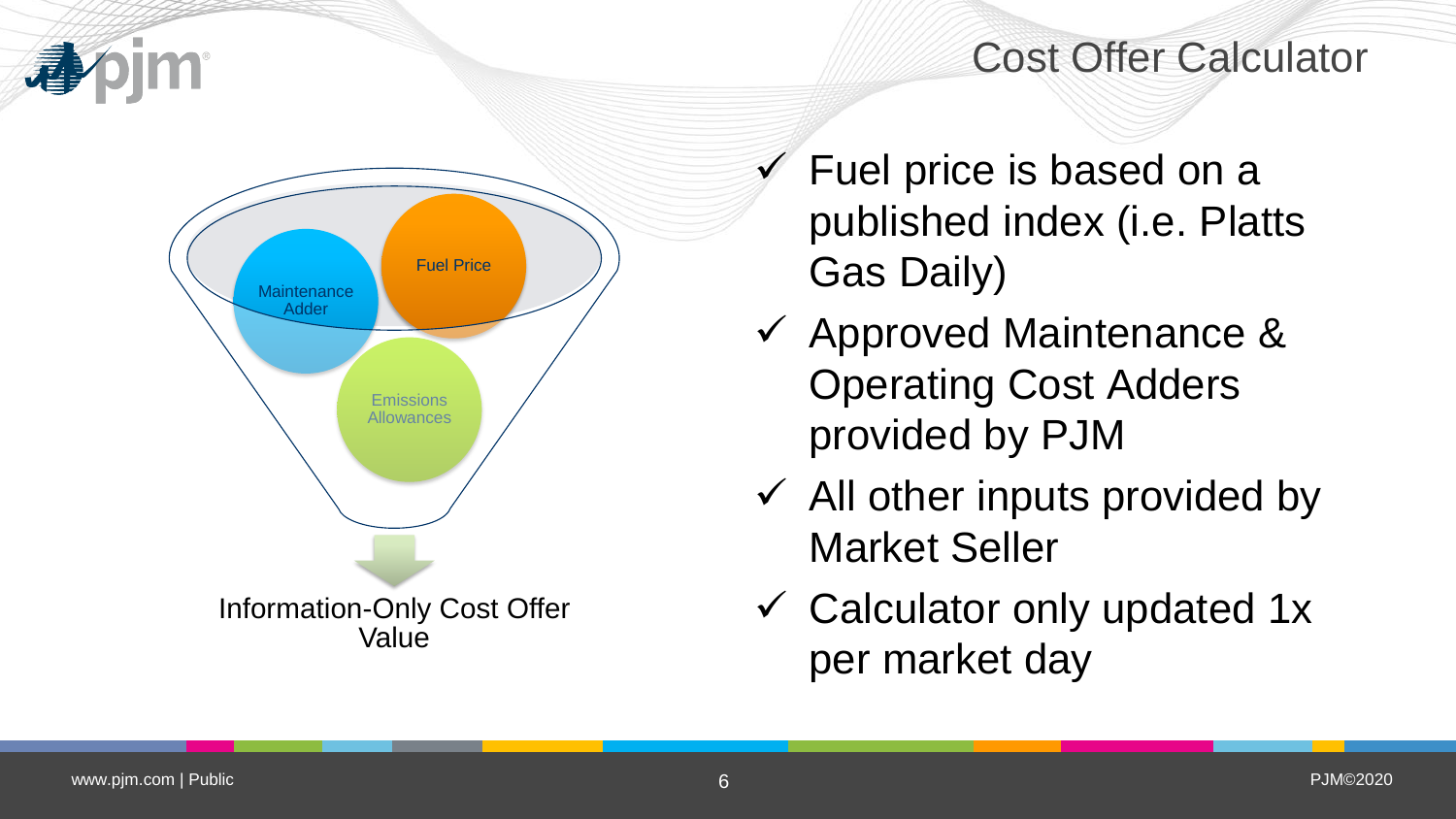#### Cost Offer Calculator

## Intended Use:

- Standardized calculation method for cost offers
- Dollar value for market participants to compare their offer(s) against
- Catch errors prior to offer submission
- Ensure the most accurate offers in the market

The Calculator **Is Not**:

- A replacement of current market power mitigation methods
- A replacement for the current offer submission process
- A shift in responsibility from the market participant to PJM/IMM
- An excuse or exemption from penalty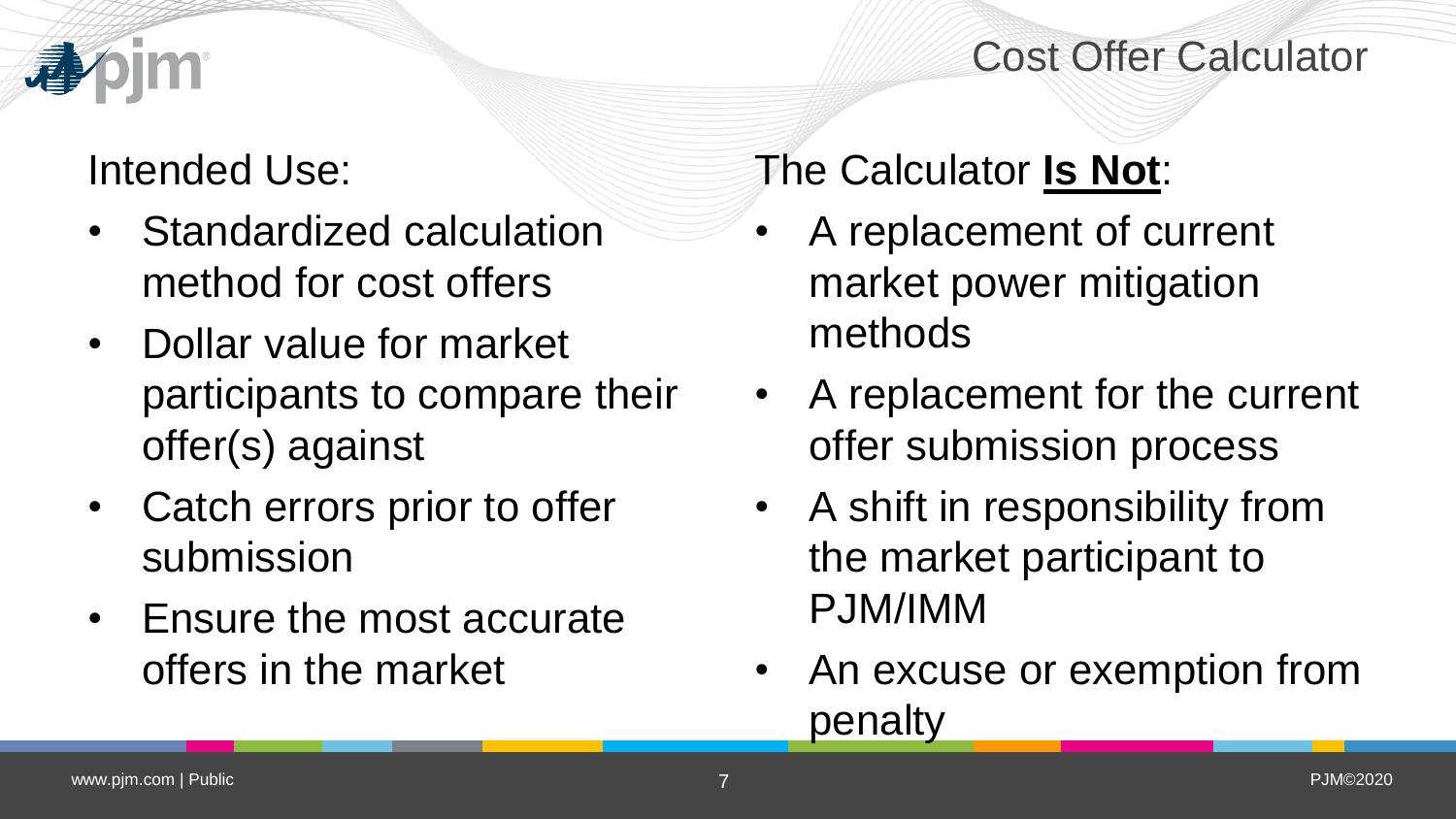



• The CDS discussions will be limited in scope to determining the implementation details of the calculator.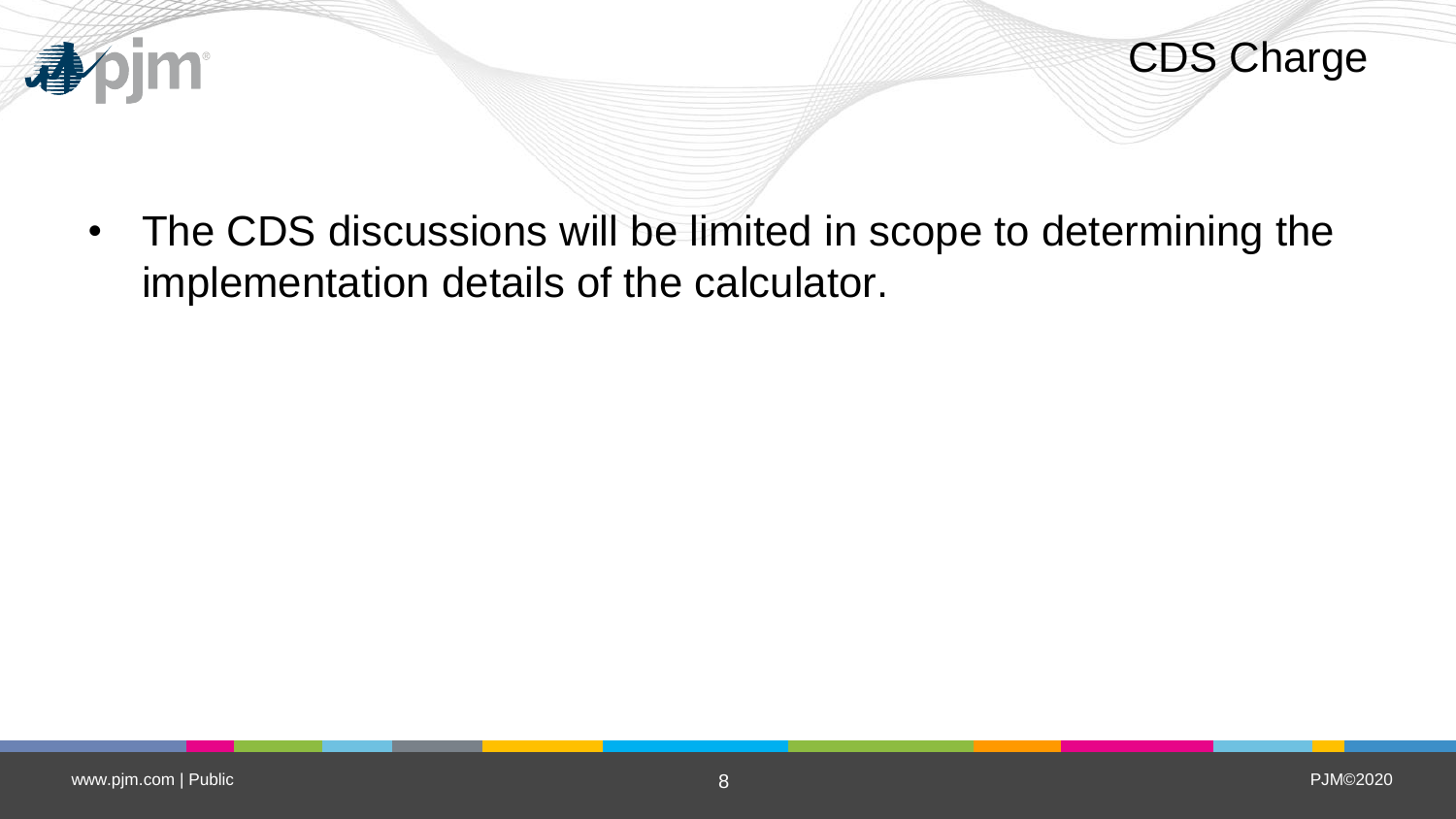

Next Steps